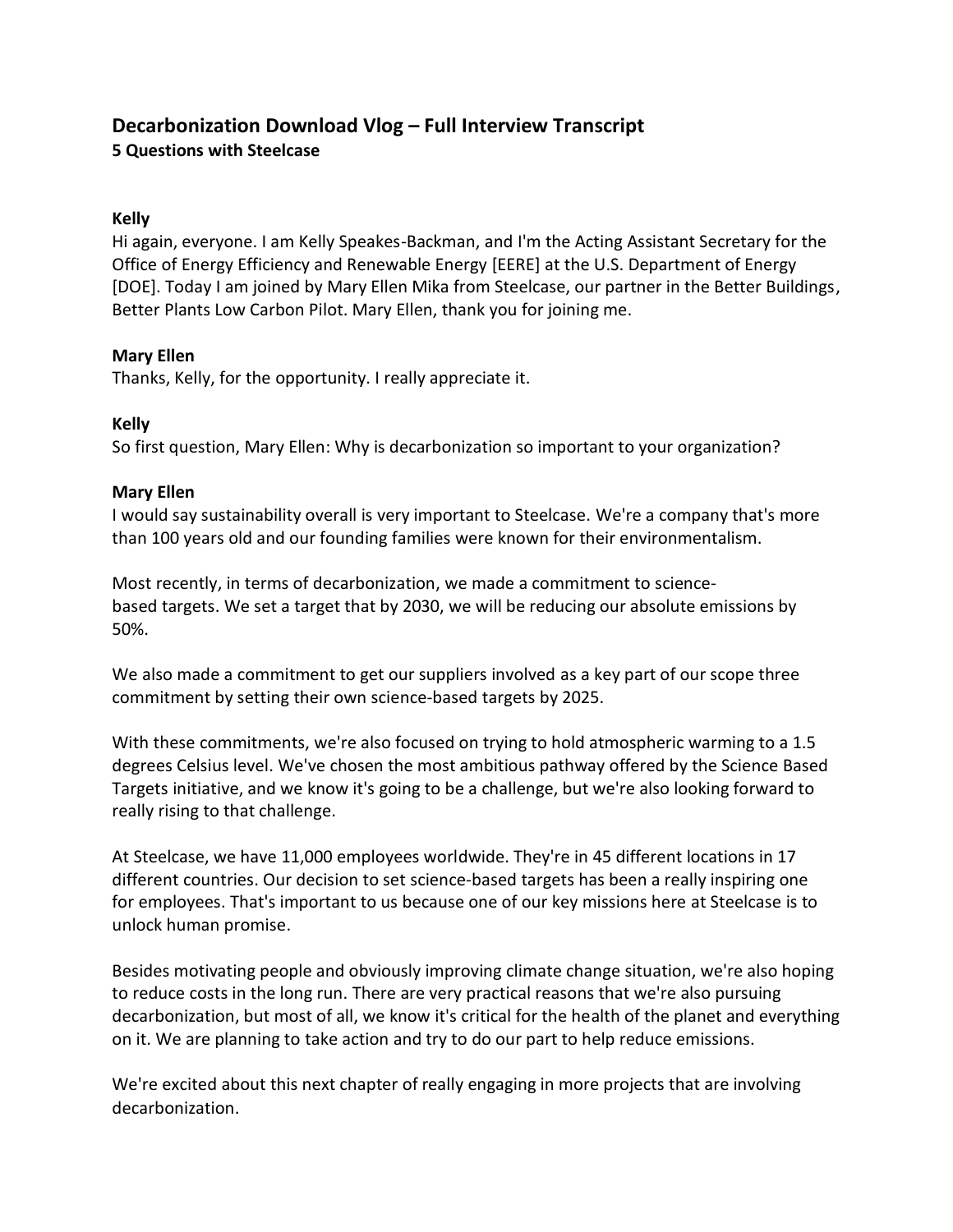# **Kelly**

That's really exciting. Clearly you all are going above and beyond into Scope 3 and holding to that 1.5 degrees Celsius warming limit. That's really exciting news to hear.

Next question is, who really are your stakeholders or customers? Are they thinking about decarbonization in the same way? I heard you talk about having your suppliers join you in your commitments; can you tell us more about your broader set of stakeholders?

# **Mary Ellen**

When we think of our stakeholders, we think of that through an ESG [environmental, social, and governance] lens because we're publicly traded company.

A couple of years ago, in August of 2019, there was actually a very important memo that 181 CEOs signed that was put out by the Business Roundtable. And this memo talked about the purpose of a corporation, and it clarified that the purpose is not just to bring value to shareholders, but to actually bring value to all stakeholders, and that those stakeholders include five different groups.

Suppliers, customers, employees, the communities in which we live and work are all our stakeholders – when we think of stakeholders, we think of that broader group. I would say our stakeholders are at all different points in this process. We have some who are already very committed on their own to setting science-based targets. We have individuals who are very much into the cause, we have others who are hoping to become more educated, and I'm sure there are some who know very little about the subject.

It's really a broad group that's interested in our decarbonization and overall sustainability efforts, and we're pleased to be able to step up to that. In terms of the questions that our customers ask, we have found that over the years, those questions have changed a bit. The primary question originally was, 'What is Steelcase doing in its manufacturing operations to reduce greenhouse gas emissions?' Then we started getting more questions that were regarding what Steelcase is doing in the supply chain to help suppliers reduce their emissions. And then finally, we've recently seen a lot more questions about the embodied carbon content of our products and whether or not we're striving to reduce that over time.

# **Kelly**

I would love to ask you, what are some of the most exciting projects, or the one most exciting project, that Steelcase has gotten itself involved with?

# **Mary Ellen**

We've had some very fun and challenging projects over the past few years, and we're looking forward to some future challenging projects. One of the projects that we did that really helped reduce our carbon emissions was a project at our wood furniture manufacturing plant, which is almost a million square feet. It's located in Caledonia, Michigan. When it was first designed and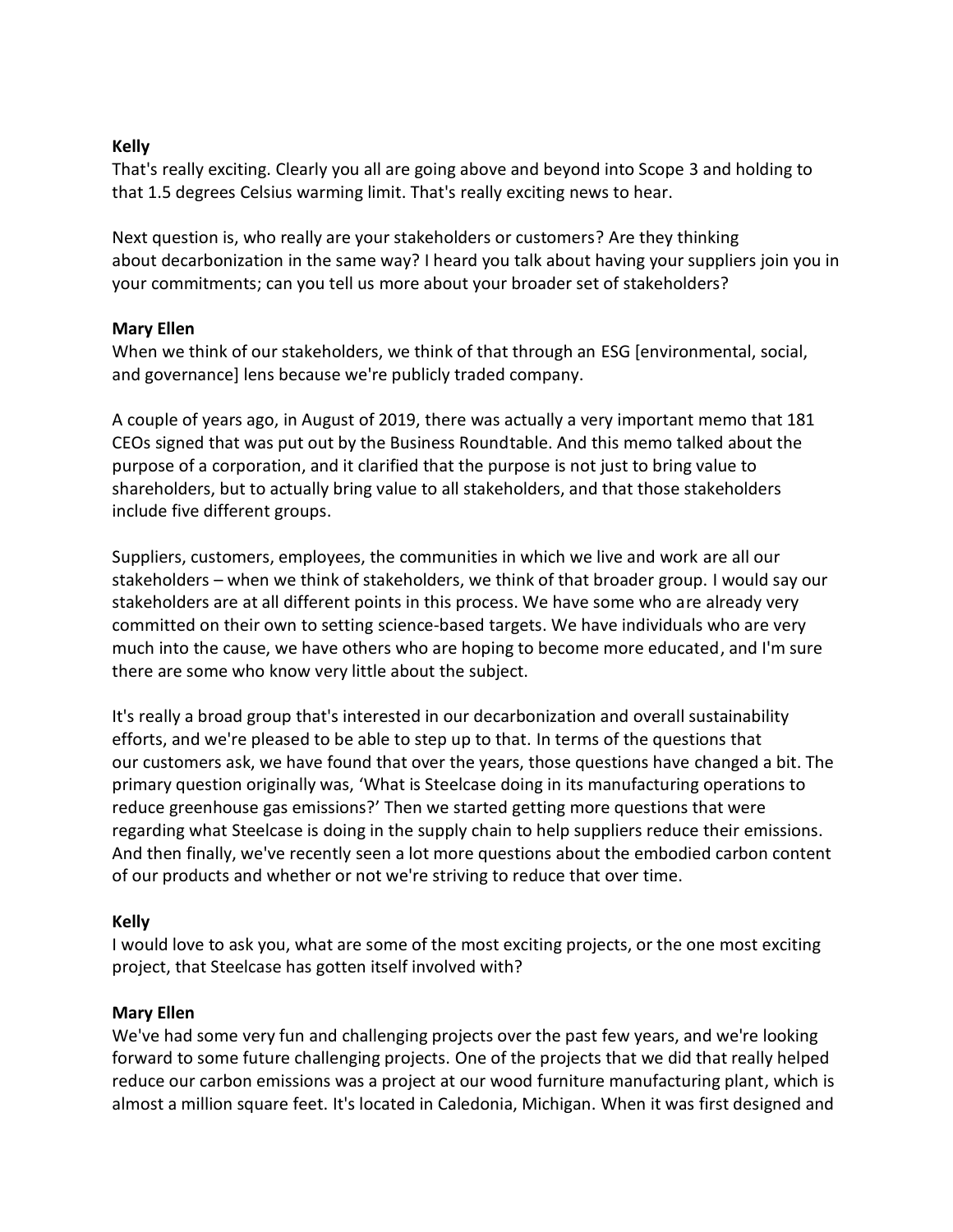built, it was actually the world's first LEED certified manufacturing facility. That was back in 2001. That was actually before LEED had stringent energy efficiency requirements, so we had regular metal-halide lamping throughout the plant. We also had some T8 lighting throughout the plant. Years later, we realized upgrading those fixtures was a big opportunity to reduce energy use, reduce emissions, and actually save money. So, we proposed a relighting project at the plant, which actually included remote sensors as well so that adjustments could be made to help with additional energy efficiency opportunities. But the new lights were going to be LED lights.

I remember very distinctly when we first proposed this project that some of the quality teams at the plant were really concerned about it because we have very stringent requirements for selection of veneers from a color and green matching standpoint.

There were also concerns that by changing the lighting at all, we wouldn't be able to do the same green matching, or basically to do it as effectively as we had in the past. We were surprised that, once we did install the new lighting, we actually had so many benefits from it, including better matching, better veneer selection, and grading. The reason for that was the LED lights are actually much brighter, even though they use a lot less energy, and they also don't give off heat.

This project improved our overall craftsmanship. We're able to identify slight errors and things that we weren't able to see in the past with the poor lighting; it also has helped from a temperature perspective. It's very important that we keep the humidity and temperature constant in that plant, and the original lighting was adding a fair amount of heat. All of these upgrades have helped us to really improve the situation at the plant. And now we also have consistent lighting throughout the entire plant. It's made a difference in terms of just the quality of our overall products, and it's saving us over \$185,000 a year in terms of energy savings, too.

We've had some really interesting projects as part of the Low Carbon Pilot, and we really appreciate being able to work with experts from DOE on these projects over the years. I think we've been working on projects together for at least ten years at multiple locations.

And we've done some other fun projects, too. One of them is called Hack the Pack. That's a packaging innovation project where we actually had to identify a real problematic packaging solution for one of our products. We involved a very cross functional team, including people from procurement, packaging engineering, manufacturing engineering, and sustainability, and made sure that they all had the chance to kind of de-case the product together and understand what was an opportunity in terms of improvement.

As a result of that, we were able to change the design of the packaging and actually reduce the cost of the packaging, and also reduced damage to the products. We were able to get rid of some of the more complicated aspects of the packaging design, and we also got rid of the single-use packaging component. At the time, we had EPP and EPS foam within the packaging,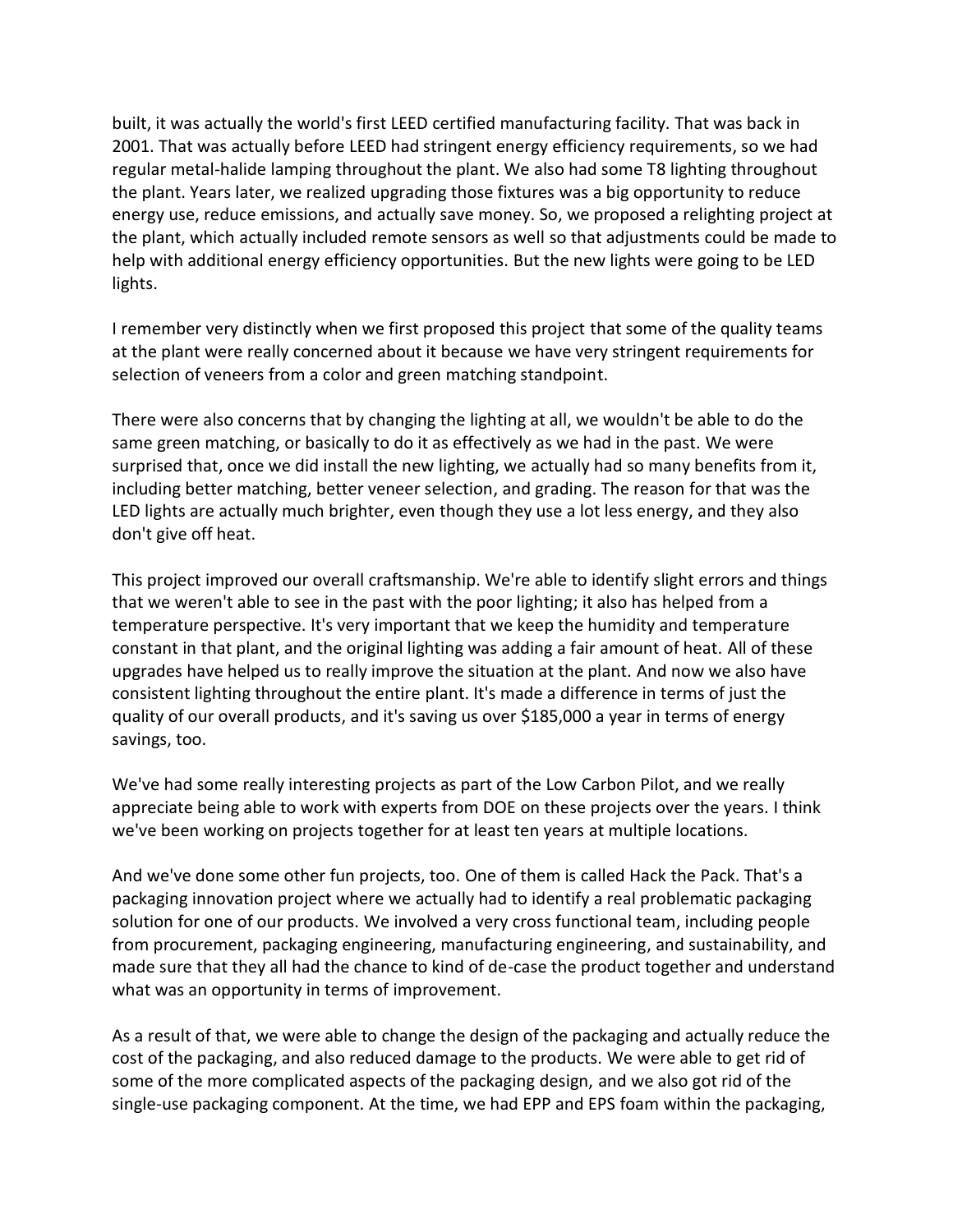and that's something that's not easily recyclable. So, we were happy to be able to get rid of that. Overall, it was a big benefit, and it also helped us at installation locations because we often have situations where after we have installed a lot of new furniture, a dealer or the installers are left with volumes and volumes of packaging, and it's a hassle to get rid of it.

We're looking forward to more of those packaging projects and then just basically, for the future, we know we're going to have to come up with some really big projects in order to meet our new 50% reduction goals, and those are likely to include installation of onsite renewables.

# **Kelly**

With that large scope of work and the high ambition that you all have, you must have some challenges that you're worried about in reducing carbon emissions. We'd love to hear some of the challenges that you foresee.

#### **Mary Ellen**

I see a lot of challenges. I know the project is pretty scary to some of the folks out in operations because I think we're all realizing that we can't get there. We can't get to this 50% reduction in our greenhouse gas emissions in our operations by just having energy efficiency projects; we're going to have to do much more than that. I think first, we have to challenge assumptions, especially assumptions about cost. We know reducing emissions is not going to be easy. We know capital investments will be required.

There are a number of issues that we have to address, but when it comes to our Scope 3 emissions, we expect some different challenges. In terms of suppliers, we are hoping to get really good supplier cooperation, and it'll take a lot of education and webinars when it comes to business travel. We know people are going to have to change habits and perhaps adjust to reduced business travel because we set goals according to reducing greenhouse gas emissions with that travel, and then also for waste that's generated in operations.

We know we'll have to improve our scrap management and recycling processes. It'll be a challenge. But I think we're up to it.

# **Kelly**

That's awesome. We all have a lot of work to do. I can see that you all are well along the path. What advice do you have for those companies and other organizations that are just beginning on this path? What would you say to other organizations that are considering this work?

# **Mary Ellen**

Well, I would definitely encourage other companies to do the same. I think I would forewarn them that it's not going to be smooth. It's not going to be super quick, but certainly it's a necessity for the planet. It's extremely important from a time perspective that we all act quickly.